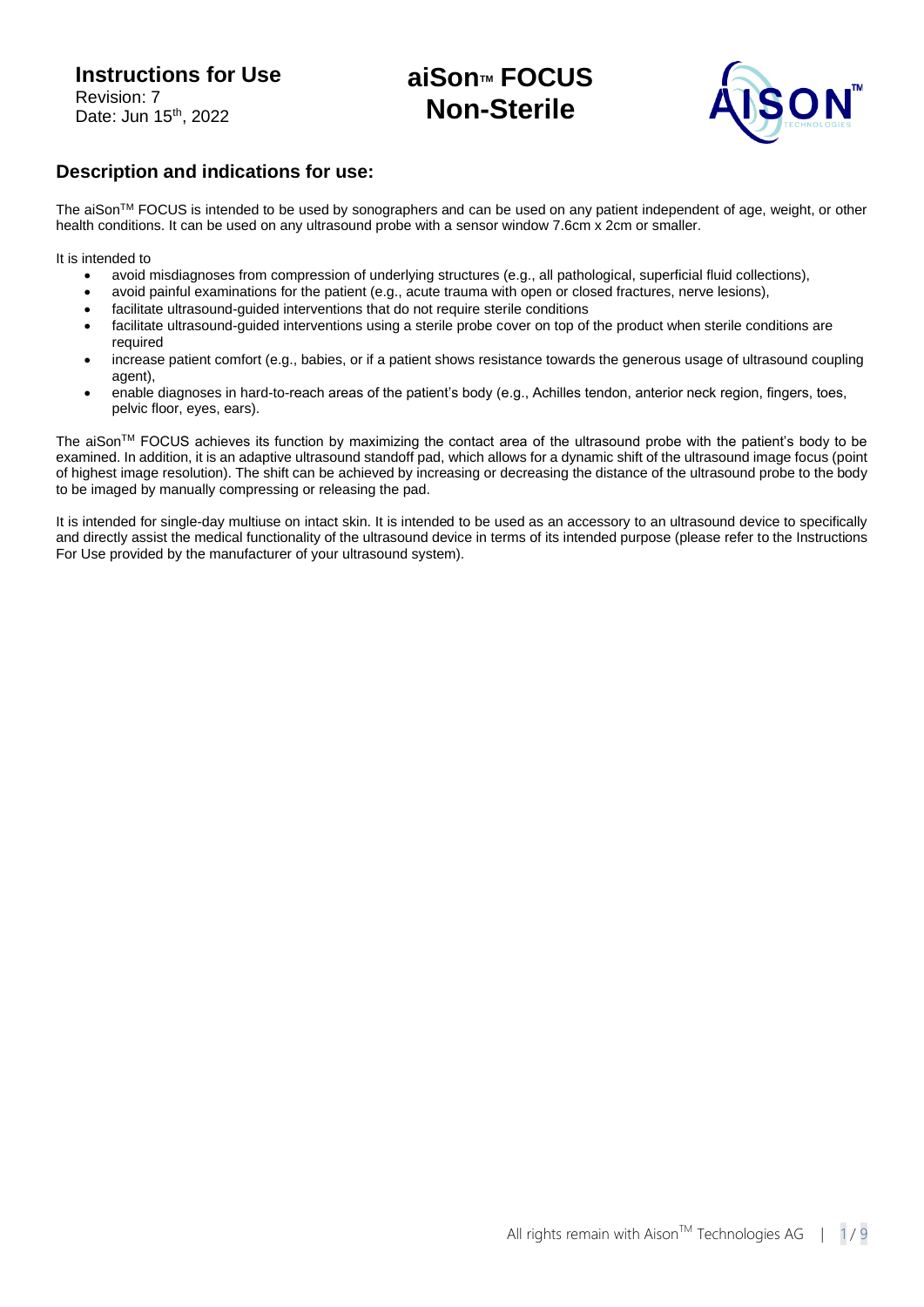# **aiSonTM FOCUS Non-Sterile**



### **Choice of "adaptive" or "standoff" operating mode:**

The aiSon™ FOCUS can be used in two different operating modes: "adaptive mode" and "standoff mode". The most significant difference between the two modes is the level of tightness with which the aiSon™ FOCUS is adhered to the ultrasound probe, resulting in higher or lower ability of the pad to flexibly adapt its shape to the scanned surface. Depending on intended application and preference, the user must choose looser or tighter adherence.

#### **The user should decide on an operating mode before adhering the aiSon™ FOCUS.**

#### **Adaptive mode**

To achieve maximum adaptivity and flexibility of the aiSon™ FOCUS' surface, e.g., to scan irregular body surfaces, and decrease compression of the anatomy, the pad should be adhered to the ultrasound probe loosely. Due to lower tension on the pad's liquid repository the liquid can move around freely. This enables the overall shape of the aiSon™ FOCUS to flexibly adapt and mimic that of the scanned anatomy, maximizing surface contact with the patient. An example of the aiSon™ FOCUS in adaptive mode is depicted in the image below:



### **Standoff mode**

To increase the distance between the ultrasound probe and the scanned anatomy, e.g., to create a fixed distance between the ultrasound probe and the patient, the pad should be adhered to the ultrasound probe more tightly. Due to the higher tension on the pad's liquid repository, the liquid will stay in front of the transducer, serving as a standoff that moves effortlessly with the probe. The standoff effect can be increased or decreased by compressing the pad with the probe, or releasing pressure. Overall, the liquid repository is stiffer to the touch. An example of the aiSon™ FOCUS in standoff mode is depicted in the image below:





*If the pad is fastened very tightly, image artifacts (e.g. reverberation artifacts) can appear in some ultrasound systems.*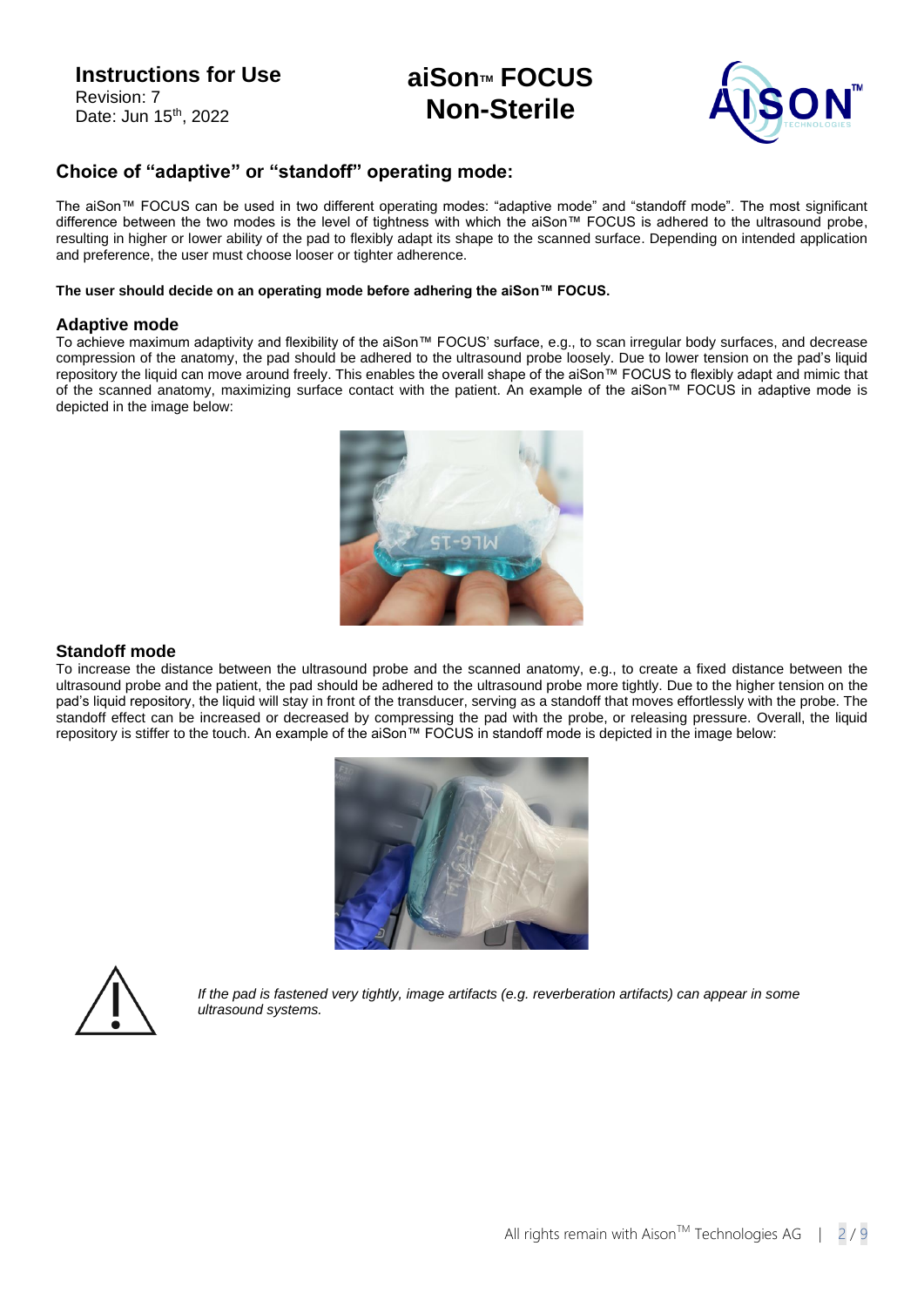# **aiSonTM FOCUS Non-Sterile**



### **Step-by-step setup guide:**

**Step 1:**

Leave the ultrasound probe in its designated holder/storage on the ultrasound machine.

**Step 2:**

Apply regular ultrasound gel to the sensor, at least enough to fully cover it.





*Without applying ultrasound gel to the sensor before adhering the pad, image artifacts can appear in some ultrasound systems.*



**Step 3:** Verify that the aiSonTM FOCUS package is completely sealed and unopened before opening. Next, fully peel open the aiSon™ FOCUS packaging.





**Step 4:** Remove the liner (white paper) to expose the adhesive areas.

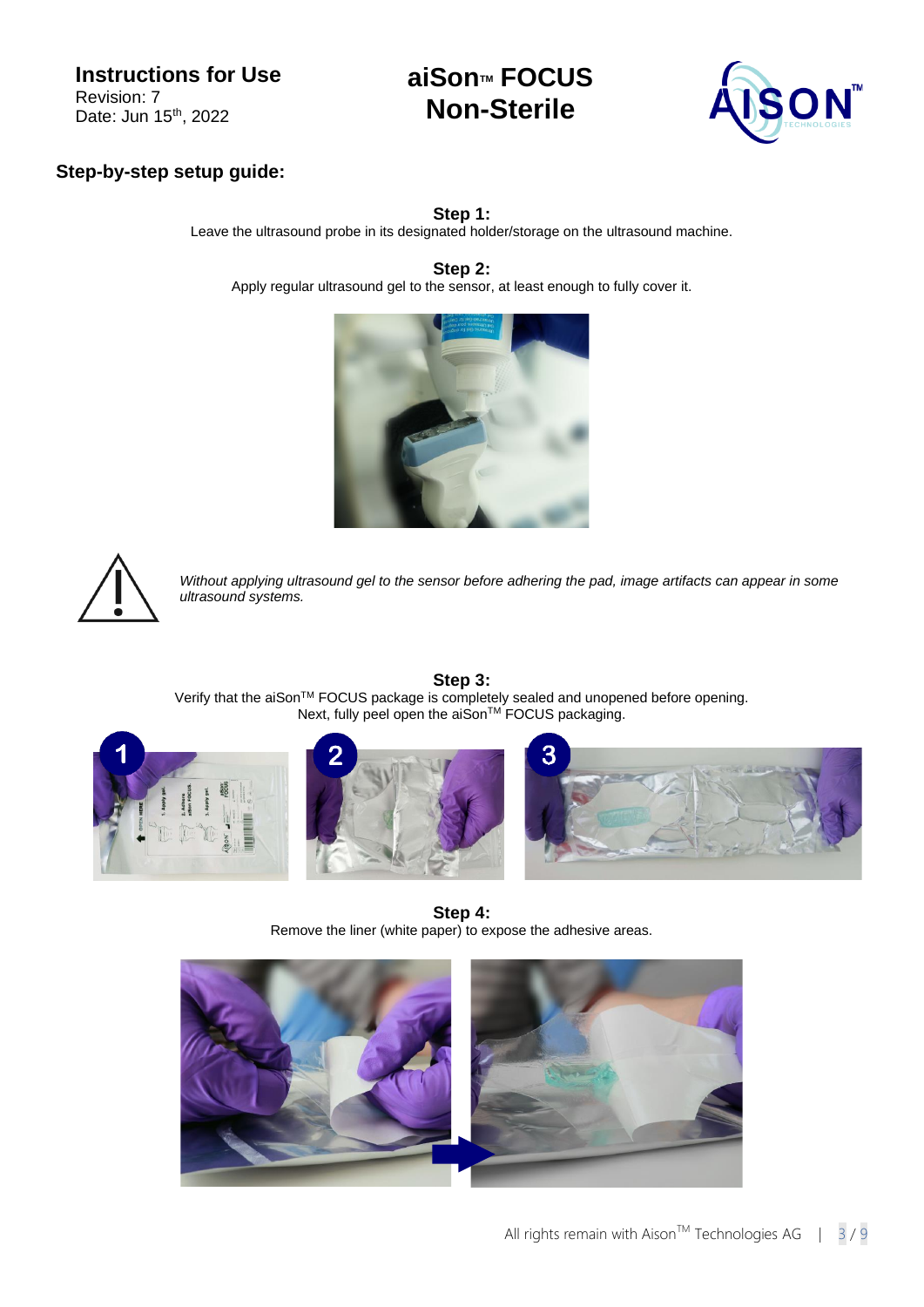# **aiSonTM FOCUS Non-Sterile**



### **Step 5:**

Fully expand the pad to prevent the adhesive areas from adhering to one another. Should adhesive areas stick together, carefully try to release them without tearing the adhesive area.



#### **Step 6:**

Before adhering the pad, choose either "adaptive" or "standoff" operating mode (see descriptions on page 2) and follow the respective instructions below.

#### **Option A: "adaptive mode" – loose adherence** For maximal adaptivity, adhere the pad loosely.

#### **Step 6A.1:**

Without adhering the pad, gently align its liquid repository with the probe's sensor and match the repository's margins with the sensor's using your thumbs.



**Option B: "standoff mode" – tight adherence** For faster scanning or use as a standoff, adhere the pad tightly.

**Step 6B.1:** Stretch the pad and center the pad's liquid repository on the probe's sensor.





*While placing the pad, make sure no air pockets are between the ultrasound probe and the pad. Also make sure that no adhesive area gets in contact with the ultrasound probe sensor.*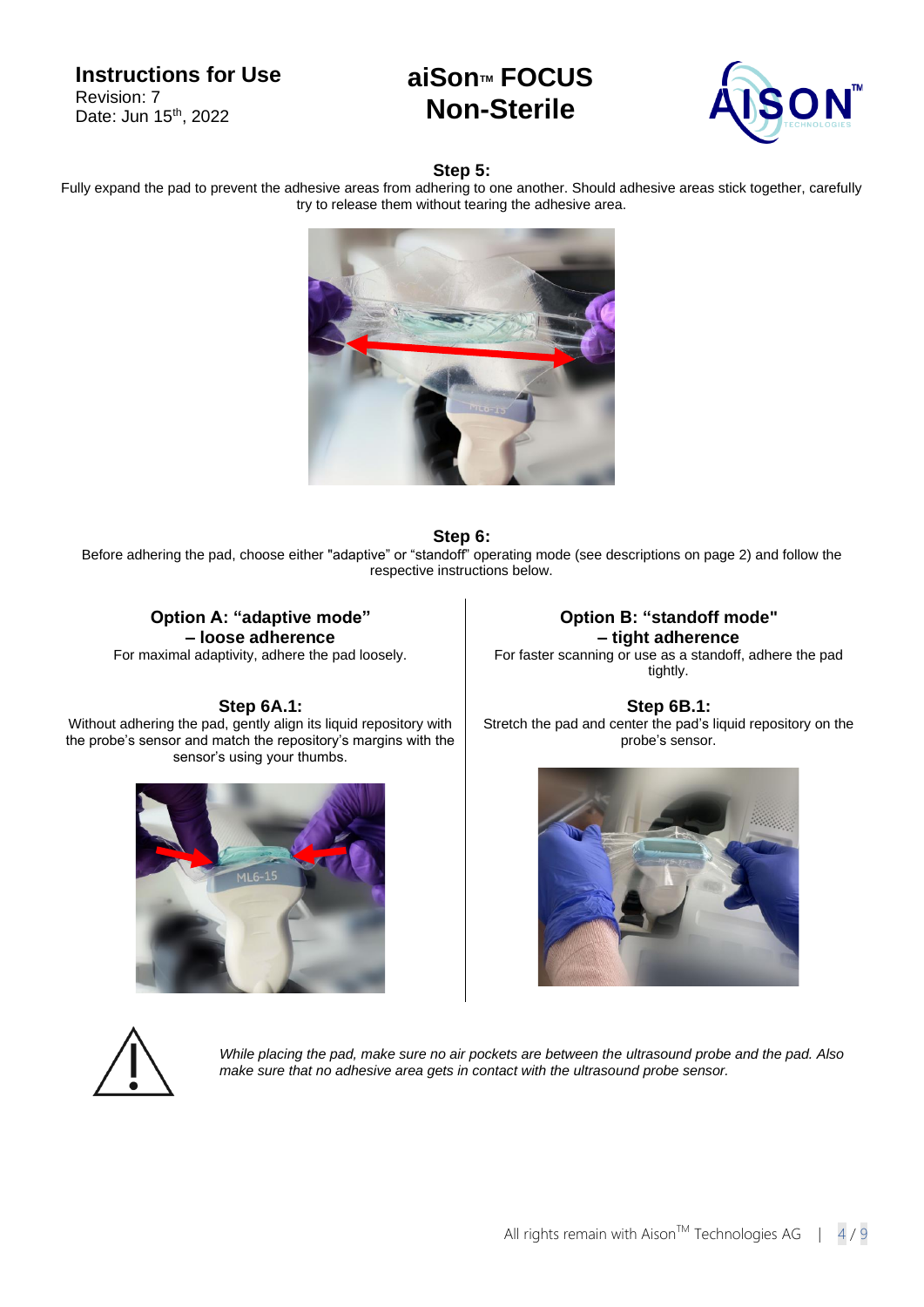**aiSonTM FOCUS Non-Sterile**



**Step 6A.2:** Gently fold down the adhesive flaps on the short sides without pulling down.



**Step 6A.3:** Gently fold down the adhesive flaps on the long sides without pulling down (only one side depicted).



**Step 6A.4:** This is how the loosely adhered pad would appear.



**Step 6B.2:** Pull down and adhere the short sides of the pad to the probe.



**Step 6B.3:** Pull down and adhere the long sides of the pad to the probe. (not depicted)

**Step 6B.4:** This is how the tightly adhered pad would appear.

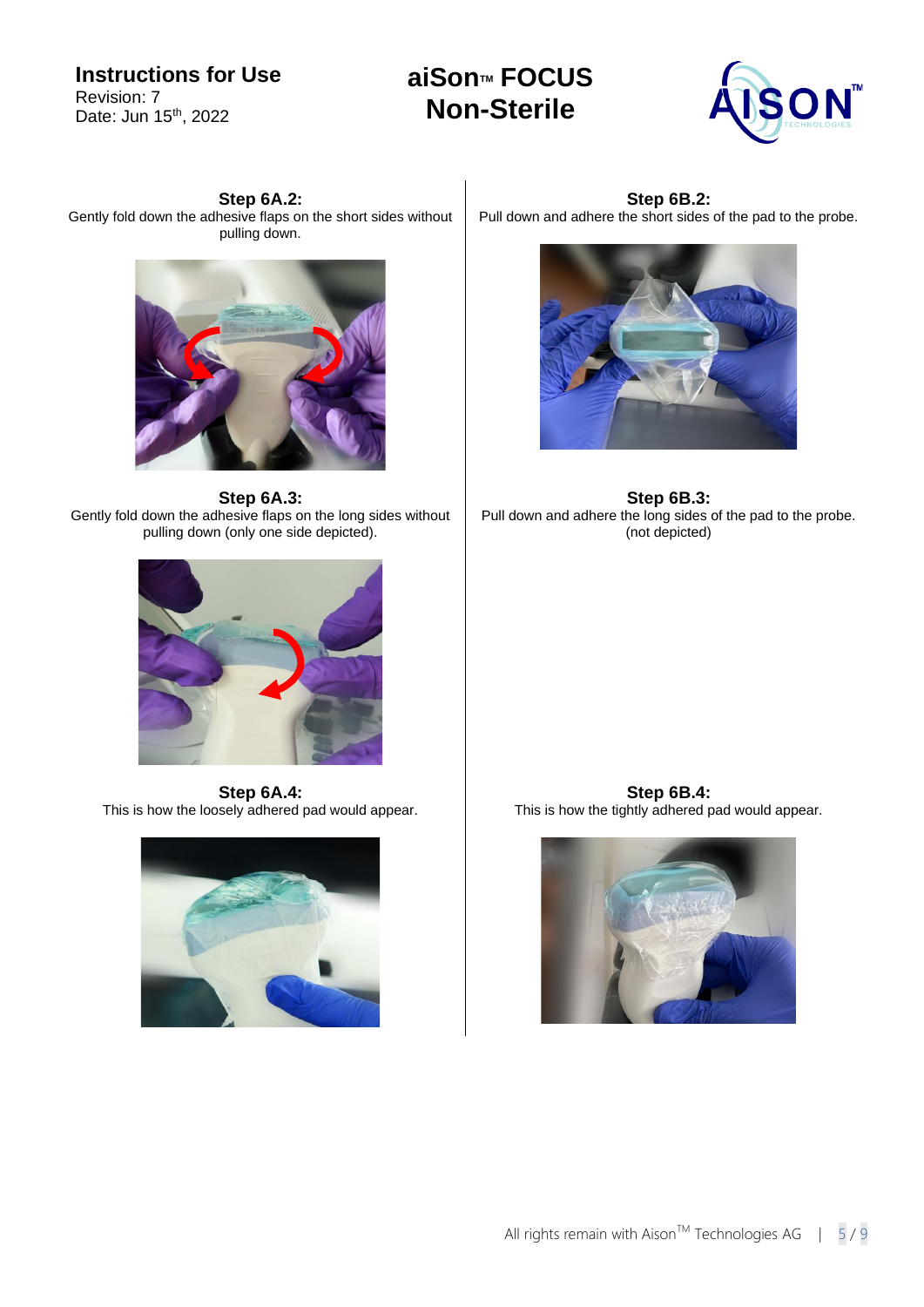# **aiSonTM FOCUS Non-Sterile**



#### **Step 7:**

Remove any air bubbles enclosed in the ultrasound gel between the pad and the probe's sensor by pressing down on the pad with a finger to avoid acoustic shadows. Then apply ultrasound gel, or another coupling agent, such as disinfectant or water. The probe is ready to use.





*Without applying ultrasound gel, or another coupling agent, like water or disinfectant, between the pad and the patient's skin, there will be limited visibility. Potentially image artifacts (e.g., reverberation artifacts) can appear in some ultrasound systems without a coupling agent.*

#### **Step 8:**

While scanning, dynamically adjust the pressure exerted through the probe as to compress the pad and reduce the size of the standoff as required, or release pressure to increase the size of the standoff as needed. The pad is designed to withstand pressure and the liquid will move by bulging on the sides, which is intentional as depicted below.

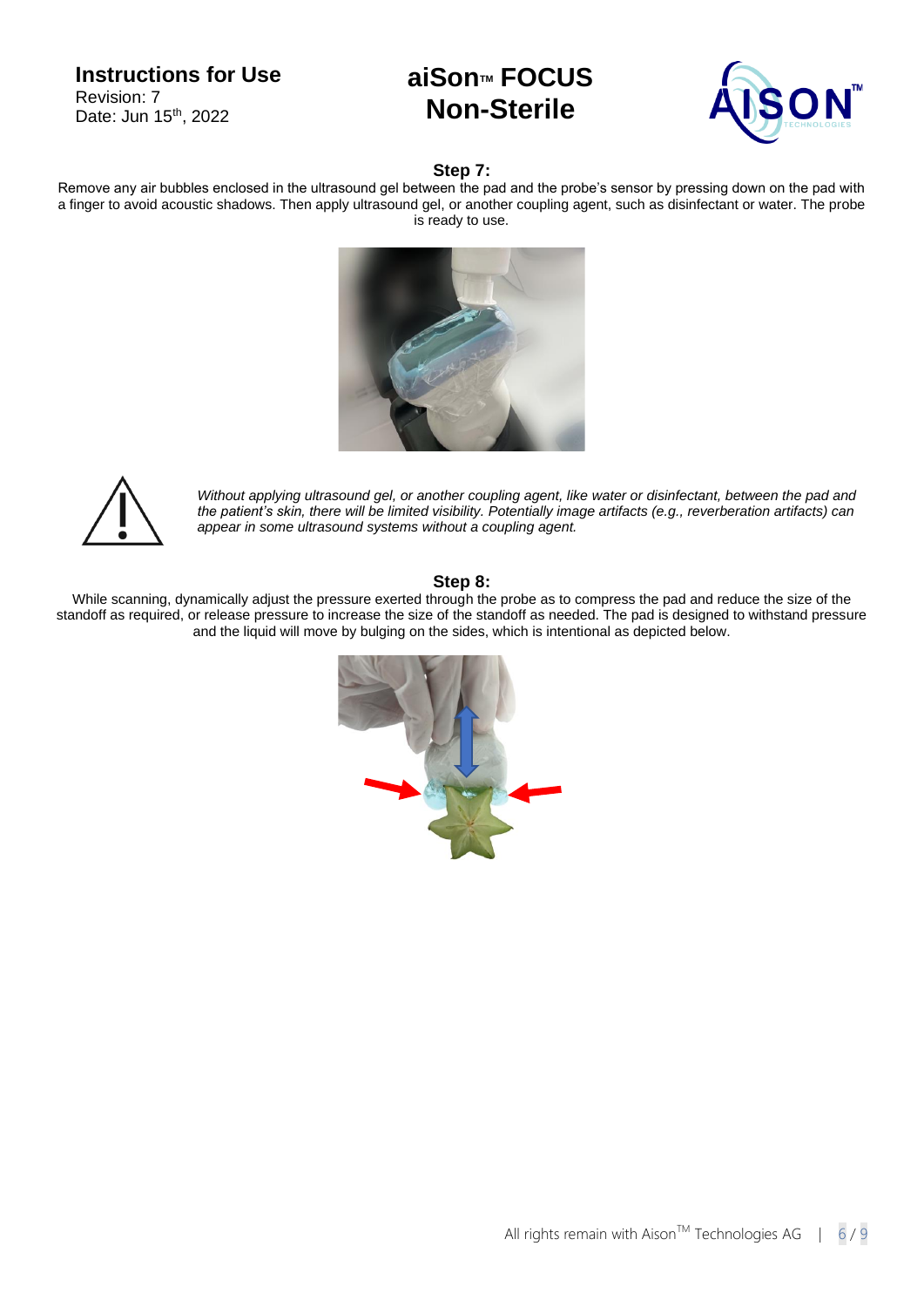# **aiSonTM FOCUS Non-Sterile**



**Step 9:**

To safely reuse the aiSon™ FOCUS pad, leave it on the ultrasound probe. Next, clean and/or disinfect the top and all four sides of the aiSon<sup>™</sup> FOCUS as follows:

- 1. Remove visible contaminants from the aiSon™ FOCUS pad's surface using a non-linting cloth soaked in clean water, and detergent (soap) where necessary.
	- 2. Disinfect the aiSon™ FOCUS pad's surface soaking a non-linting wipe with a disinfectant, e.g. alcohol (70-90%) for a medium-level disinfection.

Do not use disinfectants that contain pyridine or pyridine derivatives. These can cause the product to dissolve.

For any detergent or disinfectant, follow manufacturer's instructions and recommendations for concentration, time of contact, and post-process procedure.





*Use the product only up to 12 hours after opening the package. Reuse product only after cleaning and disinfection.*

### **Removal and disposal:**

Carefully peel off the aiSon™ FOCUS pad to avoid tearing. This is the easiest when pulling off the corner side-adhesive flaps. Remove the ultrasound gel on the sensor and clean the ultrasound probe in accordance with the manufacturer's cleaning instructions. Dispose the aiSon™ FOCUS pad in a regular waste bin.

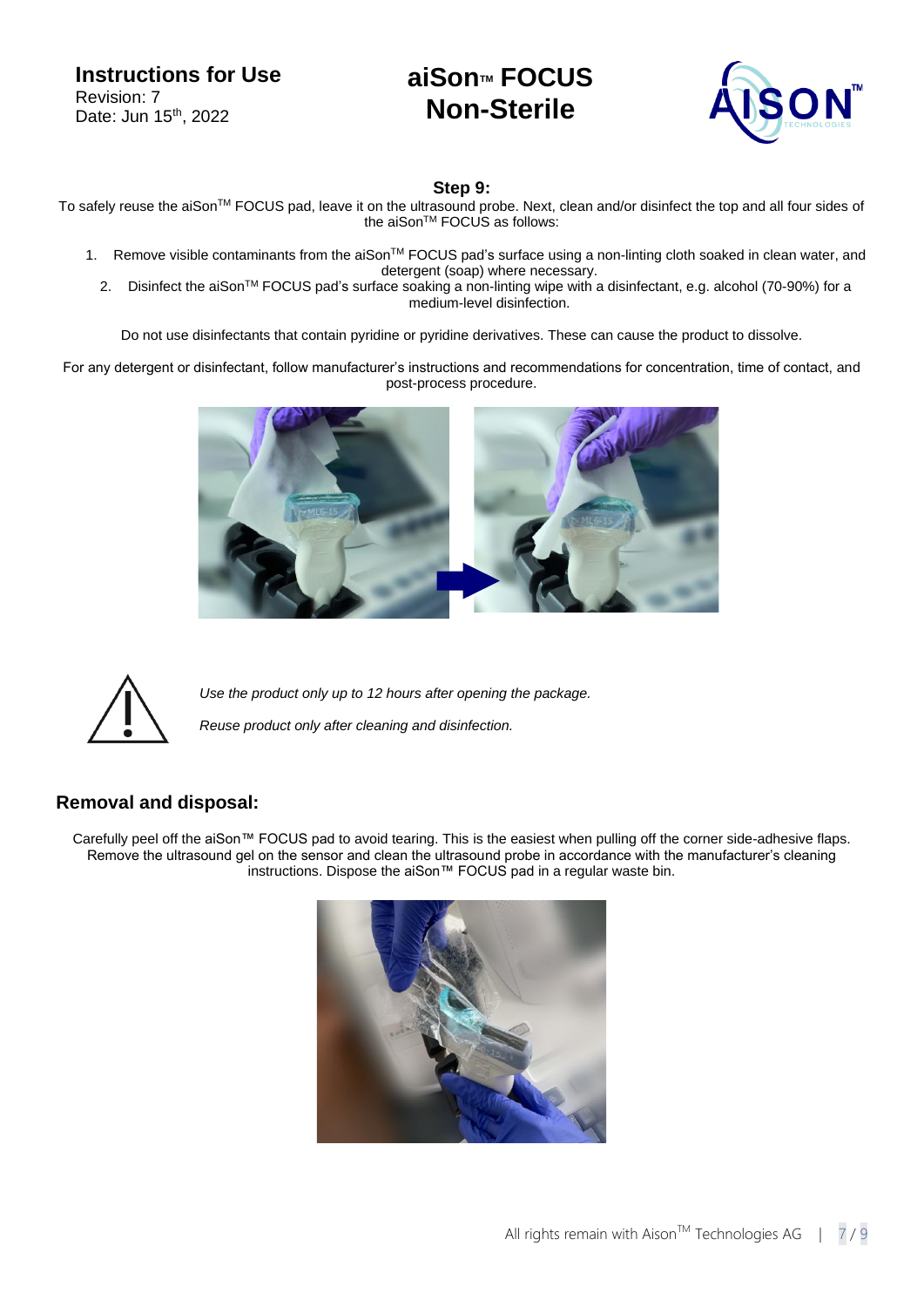# **aiSonTM FOCUS Non-Sterile**



### **Safety Measures:**

- The product does not contain any hazardous substances.
- The product does not contain latex.
- The product does not contain any endocrine-disrupting properties (e.g. Bisphenol-A or Phthalates).
- Every aiSon™ FOCUS filling process has undergone quality checks.
- Does not contain animal or biological products

## **Compatibility:**

The aiSon<sup>TM</sup> FOCUS fits any ultrasound probe with a sensor area smaller or equal to 76 mm x 20 mm.

### **Warnings and Precautions:**







Do not use if the package is damaged.

The product is provided as non-sterile.

Do not use the product after its expiration date.



Not made with natural rubber latex.

- If the product dropped on the ground or was otherwise contaminated with dirt, we recommend you to dispose it instead of reprocessing it with a disinfectant.
- Should two adhesive areas glue together, carefully pull them apart.
- Open the package only just before use.
- Not meant for intracorporeal use.
- Cannot be operated at temperatures below the freezing point.
- Do not leave a contaminated product unattended.
- Do not use disinfectants containing pyridine and pyridine derivatives with the product.

## **Contraindications:**

No known contraindications.

Any serious incident that has occurred in relation to the product should be reported to Aison ™ Technologies and the competent authorities.

## **Storage and Disposal:**

- The product can be used until the expiration date, which is indicated on the product label itself. The expiration date can be guaranteed if the product is stored at room temperature.
- After use, the aiSon™ FOCUS must be disposed of with the regular waste.
- Follow all local regulations for non-hazardous waste disposal.